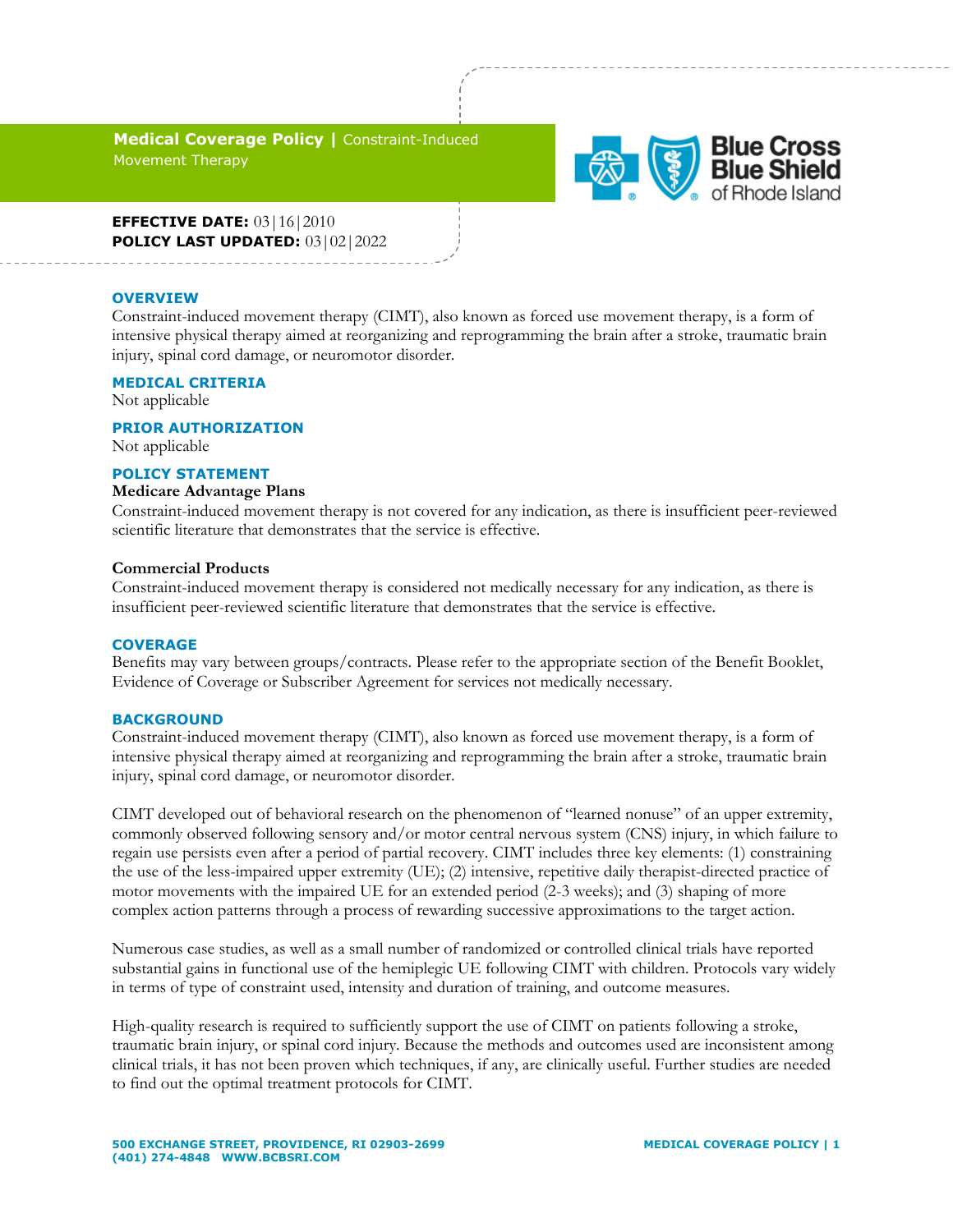# **CODING**

# **Medicare Advantage and Commercial Products**

There are no specific codes for this service. To report, use the unlisted physical medicine code: **97799** Unlisted physical medicine/rehabilitation service or procedure

**Please Note:** It is incorrect to file this service with other or Physical Medicine and Rehabilitation codes.

### **RELATED POLICIES**

None

# **PUBLISHED**

Provider Update, May 2022 Provider Update, April 2021 Provider Update, May 2020 Provider Update, June 2019 Provider Update, April 2018 Provider Update, May 2017

# **REFERENCES**

1. Steven L. Wolf, PhD, et al. JAMA. 2006;296:2095-2104. Effect of Constraint-Induced Movement Therapy on Upper Extremity Function 3 to 9 Months After Stroke. The EXCITE Randomized Clinical Trial. http://jama.ama-assn.org/cgi/content/abstract/296/17/2095

2. Hoare BJ, Wasiak J, Imms C, Carey L. Constraint-induced movement therapy in the treatment of the upper limb in children with hemiplegic cerebral palsy. Cochrane Database of Systematic Reviews 2007, Issue 2. Art. No.: CD004149. DOI: 10.1002/14651858.CD004149.pub2

3. Sirtori V, Corbetta D, Moja L, Gatti R.Cochrane Database Syst Rev. 2009 Oct 7;(4):CD004433.

Constraint-induced movement therapy for upper extremities in stroke patients.

http://www.ncbi.nlm.nih.gov/pubmed/19821326?itool=EntrezSystem2.PEntrez.Pubmed.Pubmed\_ResultsP anel.Pubmed\_RVDocSum&ordinalpos=14

4. DeLuca, SC, Echols, K, Landesman Ramey, S., Taub, E. Physical Therapy, Vol 83, Number 11, November 2003. Pediatric Constraint-Induced Movement Therapy for a Young Child with Cerebral Palsy: Two Episodes of Care.

5. AU Sung IY; Ryu JS; Pyun SB; Yoo SD; Song WH; Park MJ. Efficacy of forced-use therapy in hemiplegic cerebral palsy. Arch Phys Med Rehabil. 2005 Nov; 86(11):2195-8.

6. Singh P, Pradhan B. Study to assess the effectiveness of modified constraint-induced movement therapy in stroke subjects: A randomized controlled trial. Ann Indian Acad Neurol. 2013 Apr; 16(2):180-4.

7. Peurala SH, Kantanen MP, Sjögren T, Paltamaa J, Karhula M, Heinonen A. Effectiveness of constraint induced movement therapy on activity and participation after stroke: a systematic review and metaanalysis of randomized controlled trials. Clin Rehabil. 2012 Mar;26(3):209-23.

8. [Hoare BJ](http://www.ncbi.nlm.nih.gov/pubmed?term=Hoare%20BJ%5BAuthor%5D&cauthor=true&cauthor_uid=17443542) [Wasiak J,](http://www.ncbi.nlm.nih.gov/pubmed?term=Wasiak%20J%5BAuthor%5D&cauthor=true&cauthor_uid=17443542) [Imms C,](http://www.ncbi.nlm.nih.gov/pubmed?term=Imms%20C%5BAuthor%5D&cauthor=true&cauthor_uid=17443542) [Carey C](http://www.ncbi.nlm.nih.gov/pubmed?term=Carey%20L%5BAuthor%5D&cauthor=true&cauthor_uid=17443542)onstraint-induced movement therapy in the treatment of the upper limb in children with hemiplegic cerebral palsy.: http://www.ncbi.nlm.nih.gov/pubmed/17443542 9. [Brady K,](http://www.ncbi.nlm.nih.gov/pubmed?term=Brady%20K%5BAuthor%5D&cauthor=true&cauthor_uid=19489088) [Garcia T](http://www.ncbi.nlm.nih.gov/pubmed?term=Garcia%20T%5BAuthor%5D&cauthor=true&cauthor_uid=19489088) Constraint-induced movement therapy (CIMT): pediatric applications: http://www.ncbi.nlm.nih.gov/pubmed/19489088

10.Chen YP, et al. Effectiveness of constraint-induced movement therapy on upper-extremity function in children with cerebral palsy: a systematic review and meta-analysis of randomized controlled trials. Clin Rehabil 2014 Oct; 28(10):939-53

11. Eliasson AC, et al; European network for Health Technology Assessment (EUnetHTA). Guidelines for future research in constraint-induced movement therapy for children with unilateral cerebral palsy: an expert consensus. Dev Med Child Neurol 2014 Feb; 56(2):125-37

12. Fleet A, et al. Modified constraint-induced movement therapy for upper extremity recovery post stroke: what is the evidence? Top Stroke Rehabil 2014 Jul-Aug; 21(4):319-31.